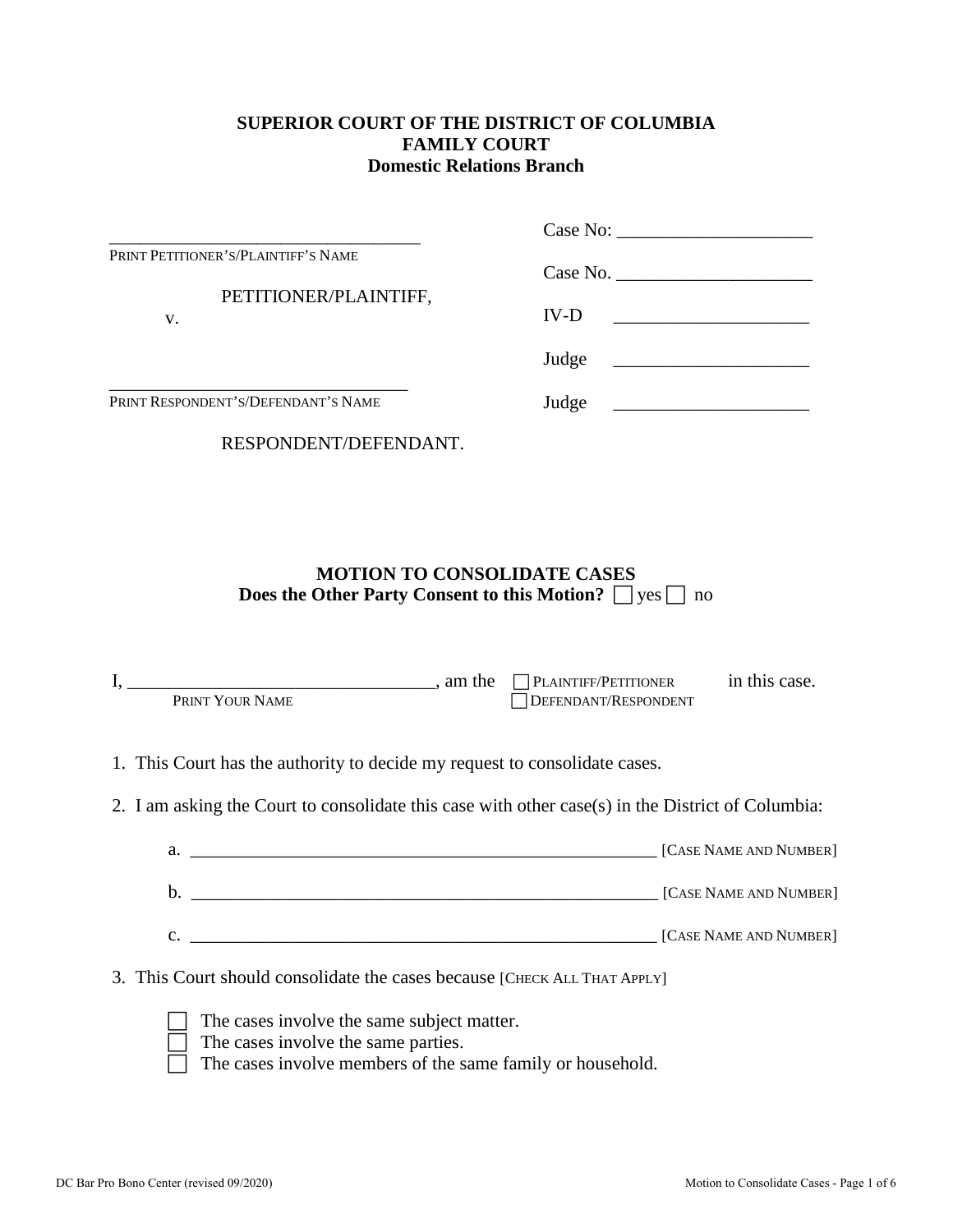# **Request for Relief**

**I RESPECTFULLY REQUEST that** the Court consolidate these cases.

### **I ALSO REQUEST that the Court award any other relief it considers fair and proper.**



 $I \Box$  Do request an oral hearing in front of the judge on this motion.

I declare under penalty of perjury that the foregoing is true and correct*.* 

*If this document is to be signed outside the geographic boundaries of the United States, Puerto Rico, the United States Virgin Islands, and any territory or insular possession subject to the jurisdiction of the United States, additional requirements must be met prior to signing. See Super. Ct. Dom. Rel. R. 2(c)(1)(B).*

| <b>DATE</b>          |
|----------------------|
| <b>PHONE NUMBER</b>  |
| <b>EMAIL ADDRESS</b> |
|                      |
|                      |

SUBSTITUTE ADDRESS: CHECK BOX IF YOU HAVE WRITTEN SOMEONE ELSE'S ADDRESS BECAUSE YOU FEAR HARASSMENT OR HARM.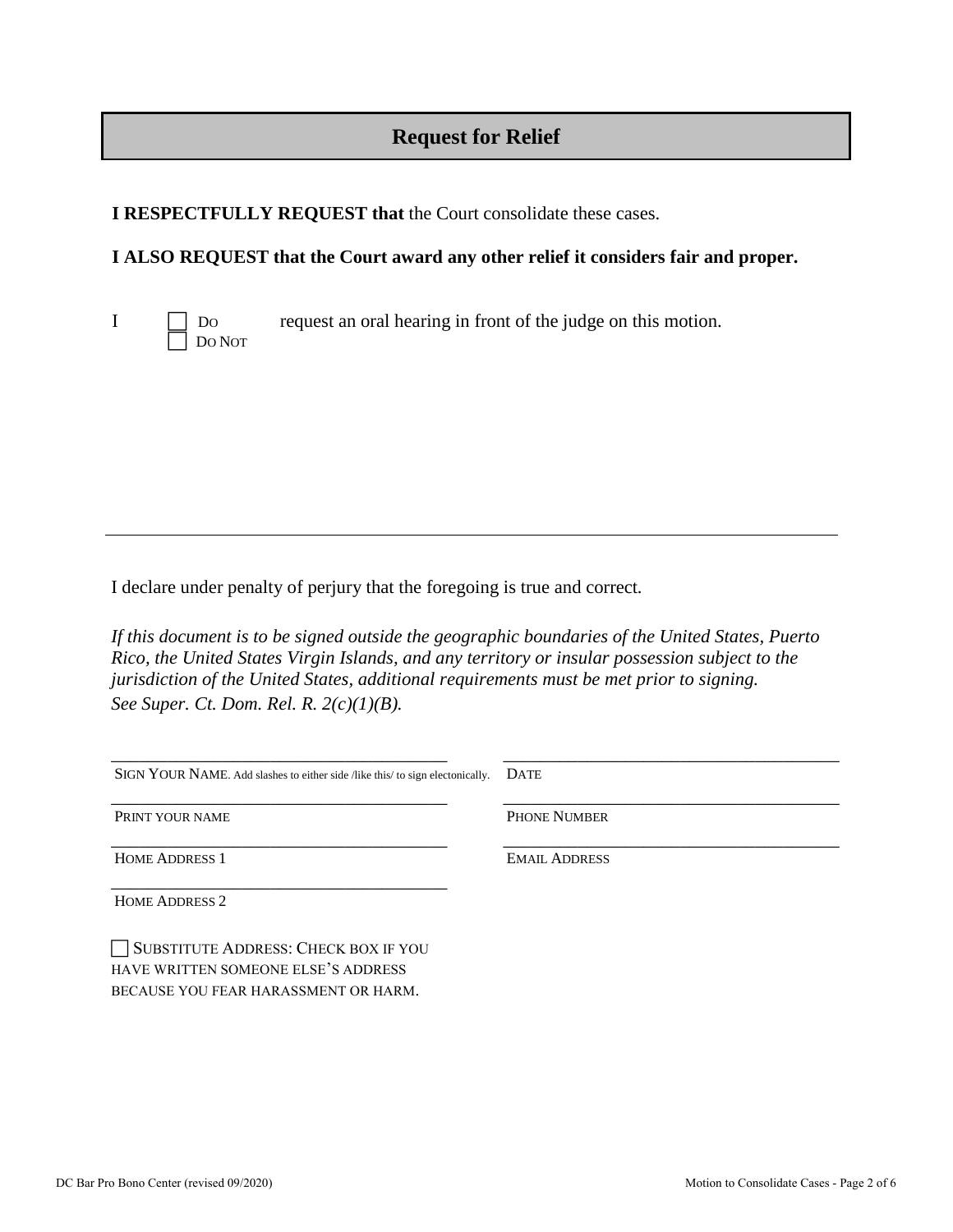#### **POINTS AND AUTHORITIES IN SUPPORT OF MOTION TO CONSOLIDATE CASES**

In support of this Motion, I refer to:

- 1. Super. Ct. Dom. Rel. R. 7(b) and 42(a) (2003).
- 2. The record in this case.
- 3. The attached supporting document(s), if any.

[LIST ANY DOCUMENTS THAT YOU ARE ATTACHING]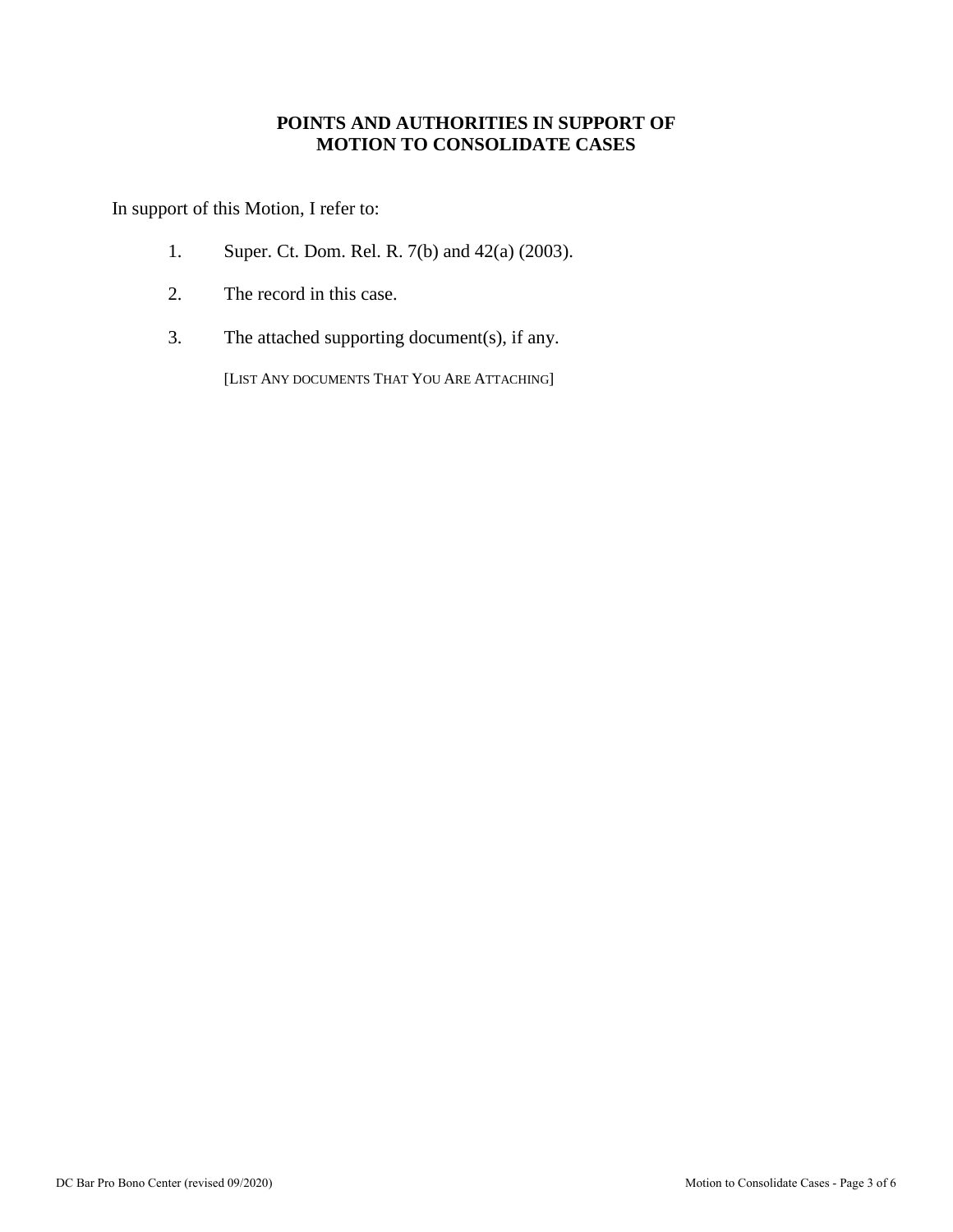#### **SUPERIOR COURT OF THE DISTRICT OF COLUMBIA FAMILY COURT Domestic Relations Branch**

PRINT PLAINTIFF'S NAME

\_\_\_\_\_\_\_\_\_\_ DRB \_\_\_\_\_\_\_\_\_\_

PLAINTIFF,

\_\_\_\_\_\_\_\_\_\_\_\_\_\_\_\_\_\_\_\_\_\_\_\_\_\_\_\_\_\_\_\_\_\_\_\_

\_\_\_\_\_\_\_\_\_\_\_\_\_\_\_\_\_\_\_\_\_\_\_\_\_\_\_\_\_\_\_\_\_\_\_\_

JUDGE: \_\_\_\_\_\_\_\_\_\_\_\_\_\_\_\_\_\_

v.

PRINT DEFENDANT'S NAME

DEFENDANT.

## **RULE 5 PROOF OF SERVICE FORM**

**IF YOU HAVE ALREADY SERVED THE OTHER PARTY WITH A COPY OF YOUR PAPERS**, YOU CAN FILL OUT AND FILE THIS **PROOF OF SERVICE FORM** AT THE SAME TIME THAT YOU FILE YOUR PAPERS.

**IF YOU HAVE NOT ALREADY SERVED THE OTHER PARTY WITH A COPY OF YOUR PAPERS**, YOU MUST FILL OUT AND FILE THIS **PROOF OF SERVICE FORM** AFTER YOU SERVE THE OTHER PARTY.

**IF THE OTHER PARTY HAS A LAWYER IN THIS CASE, YOU MUST SERVE A COPY OF THE PAPERS TO THE LAWYER. IF THE OTHER PARTY DOES NOT HAVE A LAWYER, A COPY OF THE PAPERS SHOULD BE SERVED DIRECTLY TO THE OTHER PARTY.** 

|                                                                               |                                      |                             | to:                                                                                                               |
|-------------------------------------------------------------------------------|--------------------------------------|-----------------------------|-------------------------------------------------------------------------------------------------------------------|
| <b>DATE OF SERVICE</b>                                                        |                                      |                             |                                                                                                                   |
|                                                                               |                                      | $NAME(S)$ OF PLEADING $(S)$ |                                                                                                                   |
| The other party, $\frac{1}{\sqrt{1-\frac{1}{2}}}\left\{1-\frac{1}{2}\right\}$ | $\mathbf{or}$<br>NAME OF OTHER PARTY |                             |                                                                                                                   |
|                                                                               | <b>NAME OF ATTORNEY</b>              |                             | who represents $\frac{1}{\sqrt{1-\frac{1}{2}}}\left[\frac{1}{\sqrt{1-\frac{1}{2}}}\right]$<br>NAME OF OTHER PARTY |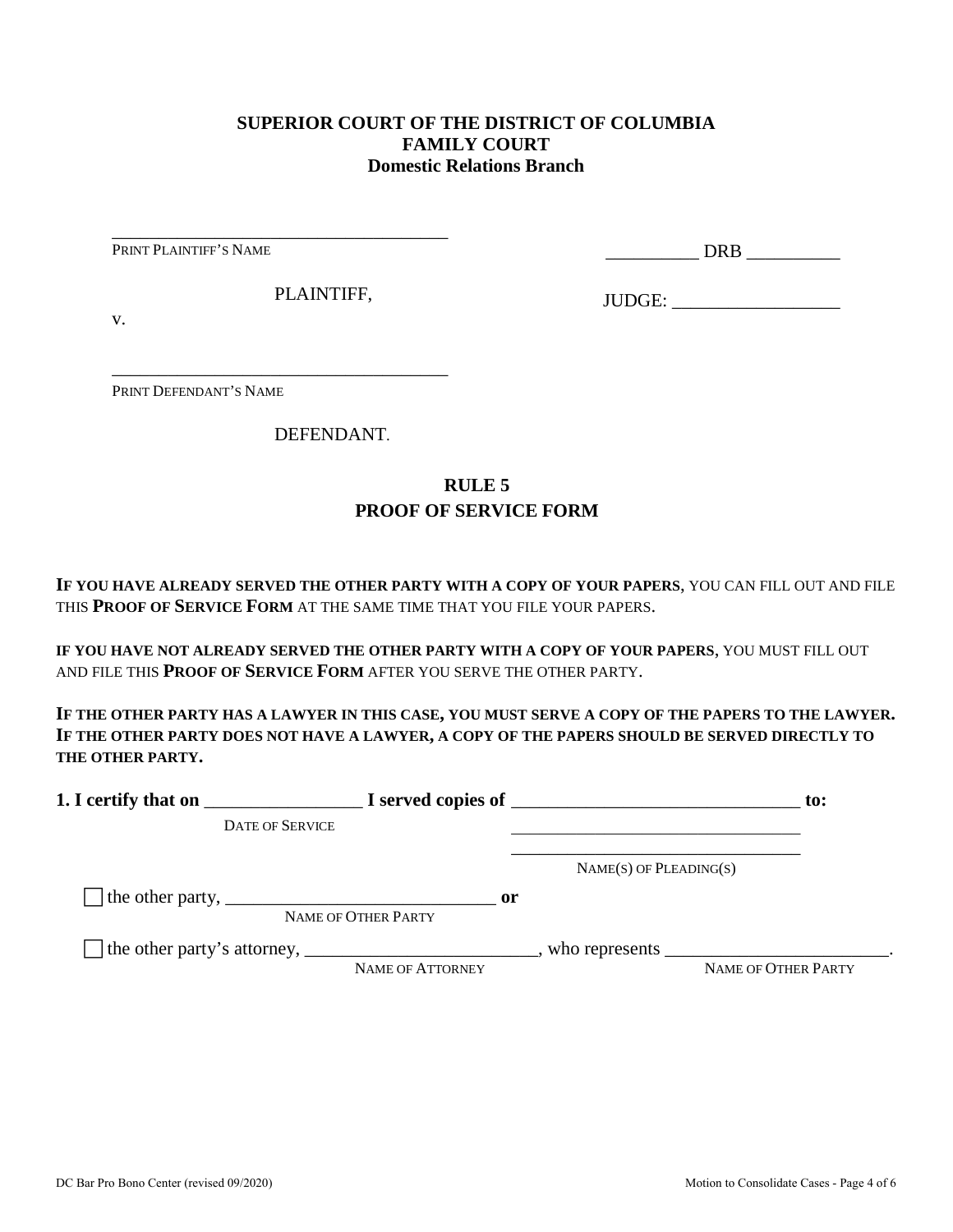#### **2. I delivered copies of the papers by:** [CHECK ONE]

**handing them to the other party**.

 **sending them to the other party by first class mail** to the other party's last known address: \_\_\_\_\_\_\_\_\_\_\_\_\_\_\_\_\_\_\_\_\_\_\_\_\_\_\_\_\_\_\_\_\_\_\_\_\_\_\_\_\_\_\_\_\_\_\_\_\_\_\_\_\_\_\_\_\_\_\_\_\_\_\_\_\_\_\_.

ADDRESS WHERE THE PAPERS WERE SENT **leaving them with a person of suitable age and discretion** who lived with the other party at: \_\_\_\_\_\_\_\_\_\_\_\_\_\_\_\_\_\_\_\_\_\_\_\_\_\_\_\_\_\_\_\_\_\_\_\_\_\_\_\_\_\_\_\_\_\_\_\_\_\_\_\_\_\_\_\_\_\_\_\_\_\_\_\_\_\_\_. ADDRESS OR DESCRIPTION OF PLACE WHERE PAPERS WERE SERVED This place is the other party's  $\Box$  TEMPORARY RESIDENCE. PERMANENT RESIDENCE. OTHER: \_\_\_\_\_\_\_\_\_\_\_\_\_\_\_\_\_\_\_\_\_\_\_\_\_\_\_\_\_\_\_\_\_. SPECIFY OTHER TYPE OF RESIDENCE I state the following about the person I gave the papers to (PROVIDE AS MANY DETAILS AS POSSIBLE): Their name: Their approximate age: \_\_\_\_\_\_\_\_\_\_\_\_\_\_\_\_. Their relationship to the other party is: Spouse/partner Family member (specify): \_\_\_\_\_\_\_\_\_\_\_\_\_\_\_\_\_\_\_\_\_  $\Box$  Roommate  $\Box$  Other: **leaving them at the other party's attorney's office** with the attorney, a clerk or other person in charge: \_\_\_\_\_\_\_\_\_\_\_\_\_\_\_\_\_\_\_\_\_\_\_\_\_\_\_\_\_\_\_\_\_\_\_\_\_\_\_\_\_\_\_\_\_\_\_\_\_\_\_\_\_\_\_\_\_\_\_\_\_\_\_\_ PRINT NAME OF PERSON SERVED WITH PAPERS \_\_\_\_\_\_\_\_\_\_\_\_\_\_\_\_\_\_\_\_\_ TITLE OF PERSON SERVED \_\_\_\_\_\_\_\_\_\_\_\_\_\_\_\_\_\_\_\_\_\_\_\_\_\_\_\_\_\_\_\_\_\_\_\_\_\_\_\_\_\_\_\_\_\_\_\_\_\_\_\_\_\_\_\_\_\_\_\_\_\_\_\_ STREET ADDRESS CITY, STATE AND ZIP CODE **sending them electronically** through CaseFileXpress or some other electronic way agreed to by the other party in writing: \_\_\_\_\_\_\_\_\_\_\_\_\_\_\_\_\_\_\_\_\_\_\_\_\_\_\_\_\_\_\_\_\_\_\_\_\_\_\_\_\_\_\_\_\_\_\_\_\_\_\_\_\_\_\_\_\_\_\_\_\_\_\_\_ EMAIL ADDRESS OF OTHER PARTY (IF USED) \_\_\_\_\_\_\_\_\_\_\_\_\_\_\_\_\_\_\_\_\_\_\_\_\_\_\_\_\_\_\_\_\_\_\_\_\_\_\_\_\_\_\_\_\_\_\_\_\_\_\_\_\_\_\_\_\_\_\_\_\_\_\_\_ ELECTRONIC MEANS USED (FOR EXAMPLE: EMAIL, CASEFILEXPRESS)

\_\_\_\_\_\_\_\_\_\_\_\_\_\_\_\_\_\_\_\_\_\_\_\_\_\_\_\_\_\_\_\_\_\_\_\_\_\_\_\_\_\_\_\_\_\_\_\_\_\_\_\_\_\_\_\_\_\_\_\_\_\_\_\_\_\_\_\_\_

SPECIFY HOW SERVICE WAS COMPLETED

**some other way** agreed to by the other party in writing: